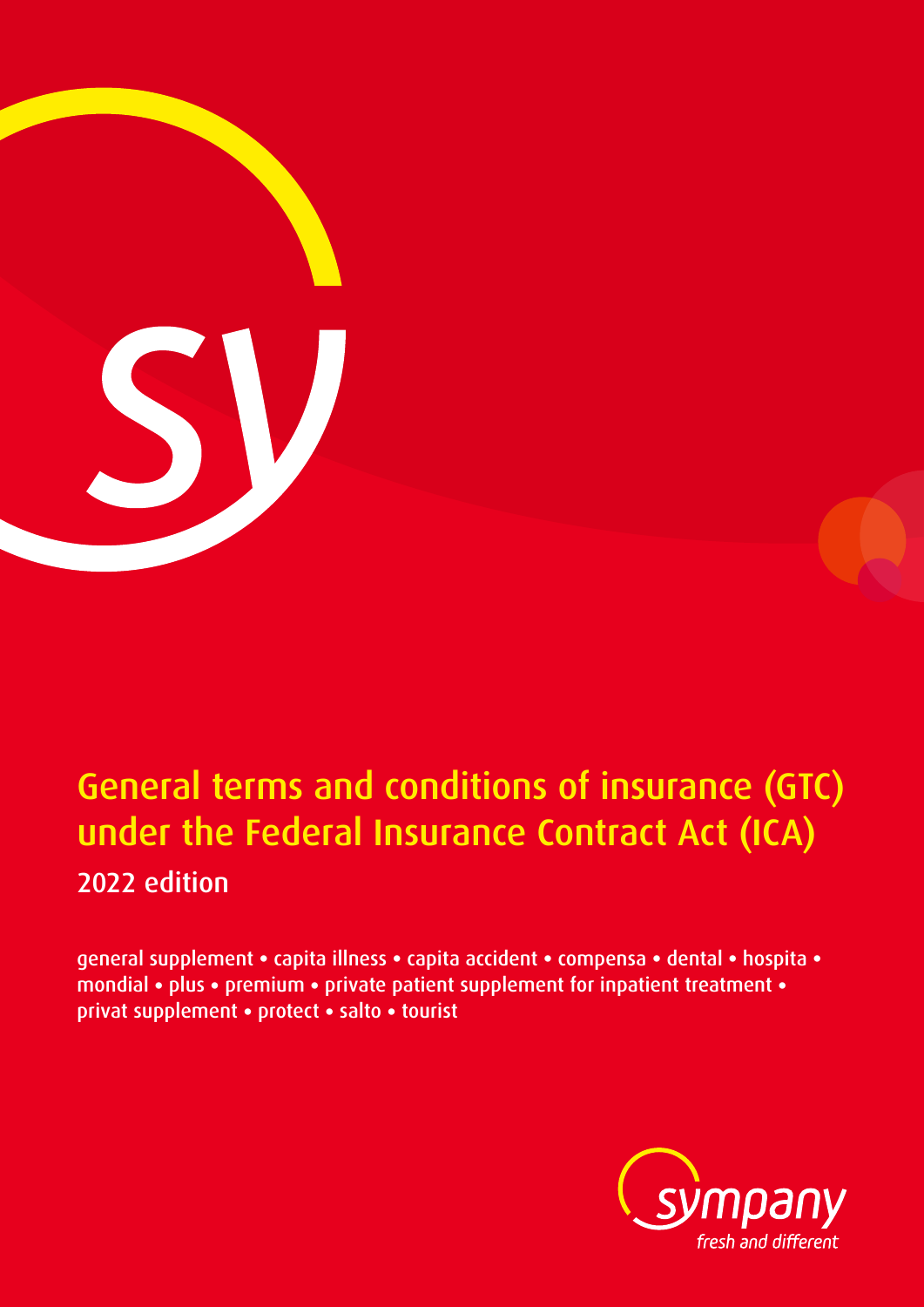## General terms and conditions of insurance (GTC) under the Federal Insurance Contract Act (ICA)

2022 edition

## **Contents**

| $\mathbf{1}$            | <b>Insurance fundamentals</b>                                                | Page | $\overline{4}$          |
|-------------------------|------------------------------------------------------------------------------|------|-------------------------|
| 1.1                     | <b>Purpose</b>                                                               | Page | 4                       |
| 1.2                     | <b>Insurance providers</b>                                                   | Page | 4                       |
| 1.3                     | <b>Insured person</b>                                                        | Page | 4                       |
| 1.4                     | <b>Insurance cover</b>                                                       | Page | 4                       |
| 1.5                     | <b>General terms and conditions</b><br>of insurance (GTC)                    | Page | 4                       |
| 1.6                     | Conditions governing group<br>insurance                                      | Page | 4                       |
| 1.7                     | <b>Conditions for the framework</b><br>contracts                             | Page | 4                       |
| 1.8                     | <b>Federal Insurance Contract Act (ICA)</b>                                  | Page | 4                       |
| $\overline{2}$          | <b>Insurance departments</b>                                                 | Page | $\overline{\mathbf{4}}$ |
| 2.1                     | <b>Insurance possibilities</b>                                               | Page | 4                       |
| 2.2                     | Changes in insurance departments                                             | Page | 4                       |
| 2.3                     | Selected insurance departments                                               | Page | 4                       |
|                         |                                                                              |      |                         |
| $\overline{\mathbf{3}}$ | <b>Insured persons</b>                                                       | Page | 5                       |
| 3.1                     | <b>Individual insurance</b>                                                  | Page | 5                       |
| 3.2                     | Group insurance                                                              | Page | 5                       |
| $\overline{4}$          | <b>Start and duration of the insurance</b>                                   |      | 5                       |
|                         |                                                                              | Page |                         |
| 4.1                     | Procedure for arranging insurance                                            | Page | 5                       |
| 4.1.1                   | Application                                                                  |      |                         |
| 4.1.2                   | Obligation to provide information<br><b>Refusal or exclusion of benefits</b> |      |                         |
| 4.1.3<br>4.1.4          | Documentation                                                                |      |                         |
| 4.1.5                   | <b>Binding period</b>                                                        |      |                         |
| 4.1.6                   | Right of cancellation - definition                                           |      |                         |
| 4.1.7                   | Right of cancellation - effect                                               |      |                         |
| 4.2                     | <b>Start of insurance</b>                                                    | Page | 5                       |
| 4.3                     | <b>Duration of insurance</b>                                                 | Page | 5                       |
| 4.3.1                   | Insurance term                                                               |      |                         |
| 4.3.2                   | Longer insurance period                                                      |      |                         |
| 4.3.3                   | Time of conclusion of the insurance                                          |      |                         |
| 4.3.4                   | <b>Extension of insurance</b>                                                |      |                         |
| 4.4                     | <b>Change of insurance</b>                                                   | Page | 5                       |
| 4.4.1                   |                                                                              |      |                         |
|                         | Changes by the insured person                                                |      |                         |
| 4.4.2                   | Changes by the insurer                                                       |      |                         |
| 4.5                     | <b>Suspension of insurance</b>                                               | Page | 6                       |
| 4.5.1<br>4.5.2          | Condition<br>Duration and scope of suspension                                |      |                         |

| $\overline{5}$                 | <b>Termination of insurance</b>                                                                                                                               | Page | 6                   |
|--------------------------------|---------------------------------------------------------------------------------------------------------------------------------------------------------------|------|---------------------|
| 5.1<br>5.1.1<br>5.1.2<br>5.1.3 | Termination by the insured person<br>Ordinary termination<br>Termination in the event of a claim<br>Right of transfer on termination of<br>the group contract | Page | 6                   |
| 5.2                            | No termination by the insurer                                                                                                                                 | Page | 6                   |
| 5.3                            | Other grounds for termination                                                                                                                                 | Page | 6                   |
| 6                              | <b>Benefits</b>                                                                                                                                               | Page | $\ddot{\mathbf{6}}$ |
| 6.1<br>6.1.1<br>6.1.2<br>6.1.3 | <b>Definitions</b><br><b>Sickness</b><br>Accident<br>Maternity                                                                                                | Page | 6                   |
| 6.2<br>6.2.1<br>6.2.2          | <b>Scope of benefits</b><br>Geographical scope<br><b>Temporal scope</b>                                                                                       | Page | 6                   |
| 6.3<br>6.3.1<br>6.3.2<br>6.3.3 | <b>Insured benefits</b><br>Benefit coverage<br><b>Economical treatment</b><br>Treatment by recognized medical<br>personnel                                    | Page | 7                   |
| 6.4<br>6.4.1<br>6.4.2<br>6.4.3 | <b>Limitation of benefits</b><br>Pre-existing illnesses and accidents<br><b>Exclusion of benefits</b><br><b>Limitation of benefits</b>                        | Page | 7                   |

|     | Obligations in the event of sickness<br>or accident | Page | - 7 |  |
|-----|-----------------------------------------------------|------|-----|--|
| 7.1 | <b>Notification obligation</b>                      | Page | - 7 |  |
| 7.2 | <b>Damage limitation</b>                            | Page | 8   |  |
| 7.3 | <b>Obligation to provide information</b>            | Page | 8   |  |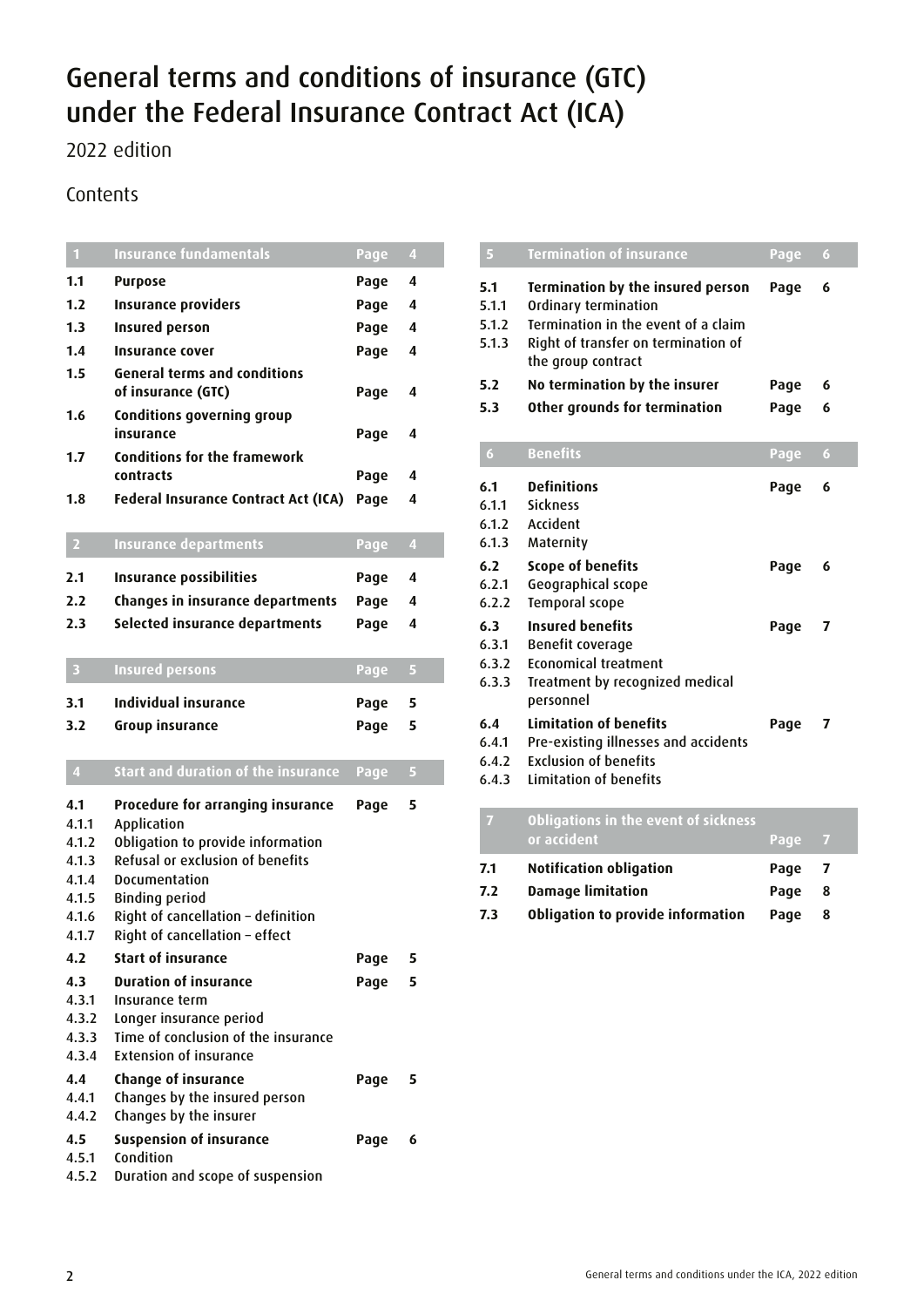| 8                              | <b>Premiums and payments</b>                                                          | <b>Page</b> | 8 |  |
|--------------------------------|---------------------------------------------------------------------------------------|-------------|---|--|
| 8.1<br>8.1.1<br>8.1.2<br>8.1.3 | <b>Fixing the premiums</b><br>General<br>Amount of premiums<br><b>Family discount</b> | Page        | 8 |  |
| 8.2                            | <b>Adjustment of premium scales</b>                                                   |             |   |  |
|                                | and cost sharing                                                                      | Page        | 8 |  |
| 8.3                            | Premium payment                                                                       | Page        | 8 |  |
| 8.3.1                          | Due date                                                                              |             |   |  |
| 8.3.2                          | Payment arrears                                                                       |             |   |  |
| 8.4                            | <b>Profit share</b>                                                                   | Page        | 8 |  |
| 8.4.1                          | Principle                                                                             |             |   |  |
| 8.4.2                          | Condition                                                                             |             |   |  |
| 8.4.3                          | <b>Disbursement</b>                                                                   |             |   |  |
| 8.5                            | No-claims discount (NCD)                                                              | Page        | 9 |  |
| 8.5.1                          | Principle                                                                             |             |   |  |
| 8.6                            | Other payment provisions                                                              | Page        | 9 |  |
| 8.6.1                          | Offsetting                                                                            |             |   |  |
| 8.6.2                          | Pledging and assignment                                                               |             |   |  |
| 8.6.3                          | Disbursement of benefits                                                              |             |   |  |
| 8.6.4                          | <b>Time barring</b>                                                                   |             |   |  |
|                                |                                                                                       |             |   |  |

| $\overline{9}$                          | <b>Third-party benefits</b>                                                                                 | <b>Page</b> | 9  |
|-----------------------------------------|-------------------------------------------------------------------------------------------------------------|-------------|----|
| 9.1<br>9.1.1<br>9.1.2<br>9.1.3<br>9.1.4 | <b>Subsidiarity</b><br>General<br><b>Public benefits</b><br>Multiple insurance<br><b>Waiver of benefits</b> | Page        | 9  |
| 9.2                                     | Social insurance                                                                                            | Page        | 9  |
| 9.3                                     | <b>Advance payment of benefits</b><br>and redress                                                           | Page        | 9  |
| 9.4                                     | <b>Overinsurance</b>                                                                                        | Page        | 9  |
| 10                                      | <b>Customer card</b>                                                                                        | Page        | 9  |
| 11                                      | <b>Data protection</b>                                                                                      | <b>Page</b> | 9  |
| 12                                      | <b>Notices</b>                                                                                              | Page        | 10 |
| 13                                      | Jurisdiction                                                                                                | Page        | 10 |
| 14                                      | <b>Technicalities</b>                                                                                       | <b>Page</b> | 10 |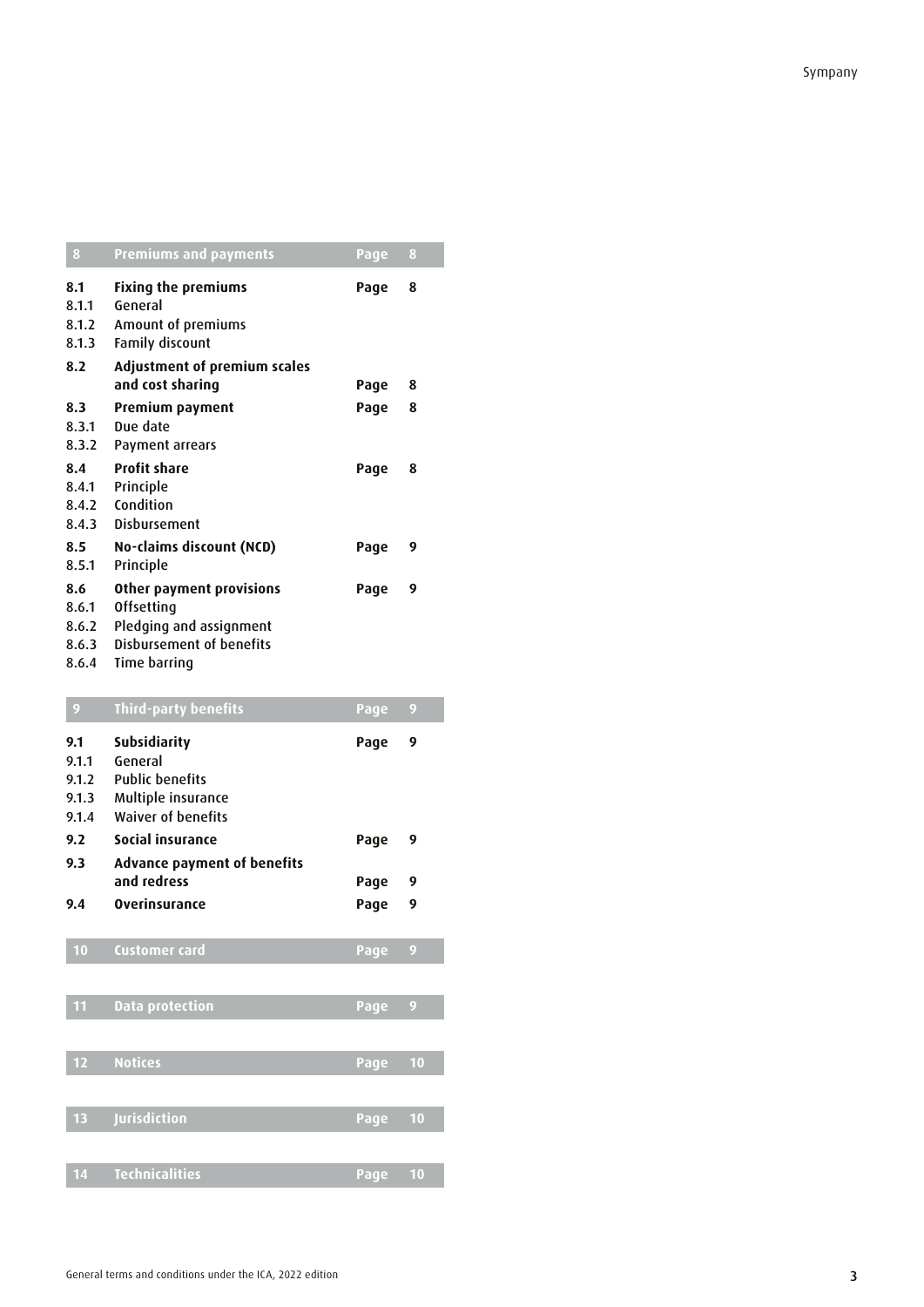## General terms and conditions of insurance

#### **1 Insurance fundamentals**

#### **1.1 Purpose**

By way of addition to the KVG (Federal Health Insurance Act) health insurance, additional insurance and further types of insurance are provided pursuant to these general terms and conditions of insurance.

#### **1.2 Insurance providers**

The insurance providers are the insurance companies listed in the individual insurance departments (henceforth referred to as the insurers).

#### **1.3 Insured person**

The insured person is the person specified in the insurance policy. The policy holder is the contracting party receiving insurance cover for himself and/or for other people by concluding the insurance contract. Where reference is made to the insured person in these general terms and conditions of insurance (GTC) and associated special terms and conditions (STC), this should also be understood as reference to the policyholder.

#### **1.4 Insurance cover**

The insurance covers the financial consequences of illness, accident and maternity for the period for which the insurance is concluded.

Accident cover may be excluded where this is stipulated in the provisions of individual insurance departments.

#### **1.5 General terms and conditions of insurance (GTC)**

The GTC regulate the insurance relationship unless special provisions are stipulated in the individual agreement. The GTC apply to all the insurance departments listed below. Details of benefits are set out in the special terms and conditions on the individual insurance departments. Where the individual insurance departments differ from the general terms and conditions of insurance, the special terms and conditions of the individual insurance department take priority.

#### **1.6 Conditions governing group insurance**

The GTC also apply to group insurance for treatment costs. The individual group agreement may contain different conditions, in particular in respect of affiliations, scope of benefits, premium fixing, duration of insurance, termination and the division of rights and obligations between the policyholder and the insured person. The provisions of the group agreement take priority over the general insurance conditions. The insured person is entitled to inspect the terms of the group agreement relating to the insurance relationship.

#### **1.7 Conditions for the framework contracts**

The GTC also apply to the framework contracts for treatment costs. In the individual framework contract, deviating conditions can be agreed between the framework contract partner and the insurer. These agreements concern, for example, administrative simplifications or a framework contract discount. The framework contract partner and the insurer may amend or cancel the framework contract discount. The insured person will be notified of a framework agreement discount adjustment 30 days in advance. The insured person is then entitled

to withdraw from the insurance department concerned within 30 days of notification by the insurer, with effect from the date on which the framework agreement discount adjustment comes into effect.

The insured person concludes the insurance contract directly with the insurer. The conditions in the framework contract shall take precedence over the General Terms and Conditions of Insurance. The insured person shall be made aware of any conditions that apply to him/her before the contract is concluded. The terms of these General Terms and Conditions of Insurance shall apply unless other provisions are made in the framework contract. The insured person is entitled to obtain information from the insurer regarding conditions in the framework contract that relate to the insurance relationship.

#### **1.8 Federal Insurance Contract Act (ICA)**

Save where otherwise stipulated in the contractual provisions, the provisions of the Federal Insurance Contract Act of 2 April 1908 shall apply. This regulation also applies to insurance contracts concluded before 1 January 2022.

#### **2 Insurance departments**

#### **2.1 Insurance possibilities**

The insurance departments pursuant to these GTC are the following indemnity or lump-sum insurance plans.

Indemnity insurance: In the event of entitlement to the benefit, the insurer will pay the insured person the due benefit costs, taking into account any excesses, limits and/or other contractually agreed maximum amounts.

- **•** plus
- **•** premium
- **•** general supplement
- **•** private supplement
- **•** hospita general, semi-private, private, private accident, global, flex, comfort,
- **•** private patient supplement for inpatient treatment
- **•** salto
- **•** mondial
- **•** dental
- **•** compensa
- **•** tourist
- **•** protect

Lump-sum insurance plans: In the event of entitlement to the benefit, the insurer will pay the insured person the agreed sum regardless of whether the insured person has suffered damages.

- **•** capita accident
- **•** capita illness

Individual insurance departments are managed with mondial variants.

#### **2.2 Changes in insurance departments**

Insurance departments may be adjusted to changing needs, supplemented or redistributed by the insurer, while safe-guarding existing rights.

#### **2.3 Selected insurance departments**

The insurance policy specifies the insurance departments chosen. Special provisions or agreements which differ from the general insurance conditions are also specified in the insurance policy.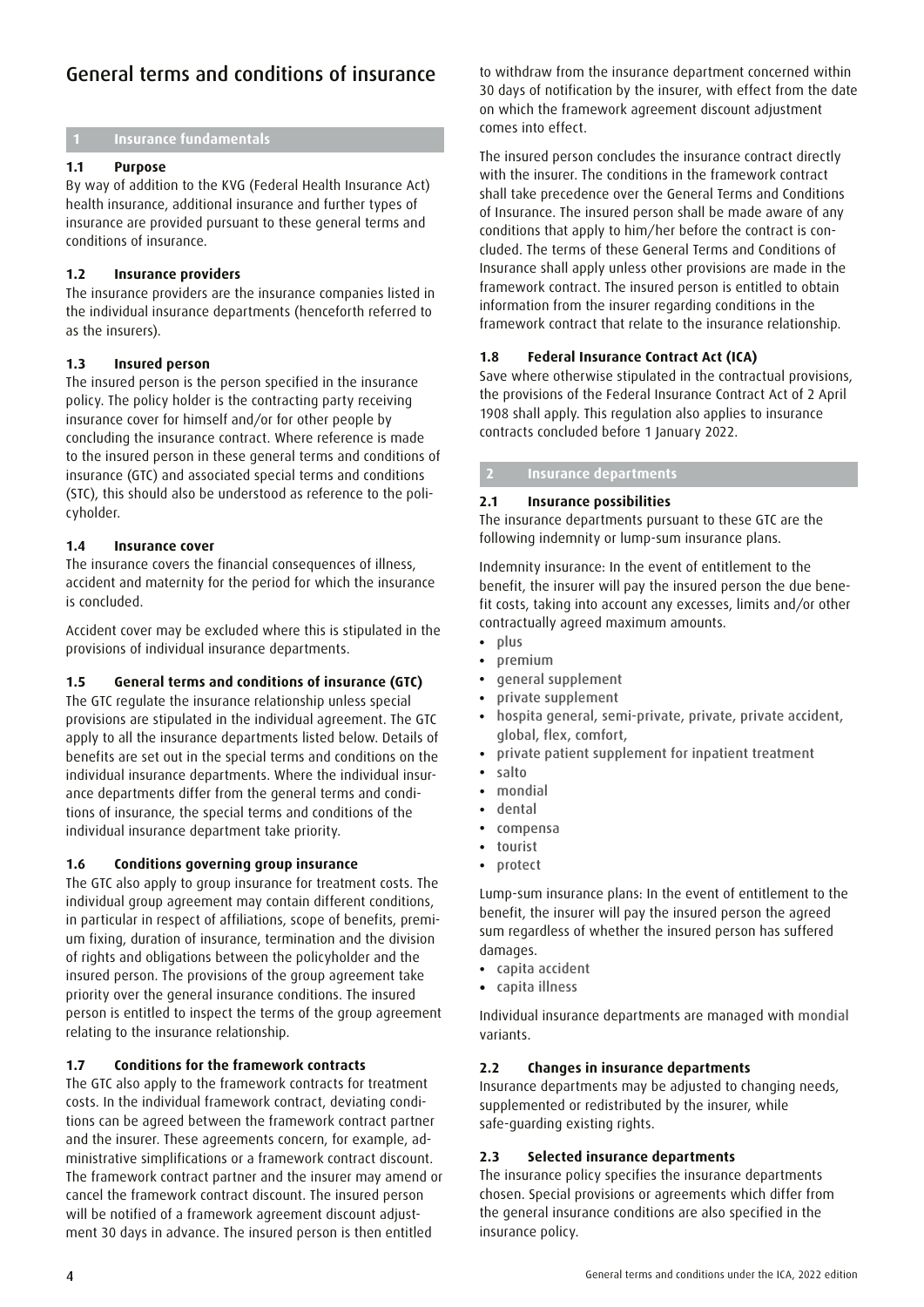#### **3 Insured persons**

#### **3.1 Individual insurance**

Insured persons are listed in the insurance policy.

#### **3.2 Group insurance**

Classes of persons covered by or eligible for insurance cover are specified in the group contract. The persons or groups of persons listed in the insurance policy are insured.

#### **4 Start and duration of the insurance**

#### **4.1 Procedure for arranging insurance**

#### 4.1.1 Application

The insurance application is submitted in writing using the preprinted insurer form. The questions on the form must be answered truthfully and in full. Persons not competent to act on their own behalf can only be insured by their legal representative.

#### 4.1.2 Obligation to provide information

If inaccurate or incomplete information is provided, the insurer may terminate the policy within four weeks of the date on which it becomes aware of the fact. Cancellation of the policy entails the lapse of the insurer's obligation to pay benefits for past insured events insofar as the inaccurate or incomplete information is relevant. If the benefit has already been paid, the insurer is entitled to a refund.

In submitting the application, the applicant authorizes the insurer to obtain from medical practitioners and other insurers the information needed to conclude the insurance and clarify its subsequent obligation to pay benefits.

The insurer may require a medical certificate or order a medical examination at its own expense. The insured person must make sure that he/she is able to provide the necessary information about the insured person.

#### 4.1.3 Refusal or exclusion of benefits

The insurer may refuse applications or exclude individual benefits from the insurance cover.

#### 4.1.4 Documentation

When the policy is concluded the insured person receives

- **•** the policy document,
- **•** the special terms and conditions,
- **•** the general terms and conditions of insurance.

#### 4.1.5 Binding period

Any person who applies to the insurer for insurance is held to that application for 14 days if they have not specified a shorter period for the application's acceptance. If the insurer requires a medical examination, the person submitting the application is held to the application for four weeks.

#### 4.1.6 Right of cancellation – definition

The insured person may cancel his application to conclude the contract or the declaration regarding its acceptance in writing. The cancellation period is 14 days and starts on the day on which the insurance person applied for or accepted the contract. The insured person will have met the deadline provided that he has informed the insurer of his wish to withdraw or posted his declaration of withdrawal by the final day of the cancellation period. The right of cancellation in the case of agreements with a term of less than one month is excluded. Insofar as injured third parties are able to assert claims against the insurer in good faith despite a cancellation, the premium is

General terms and conditions under the ICA, 2022 edition 5 and 5 and 5 and 5 and 5 and 5 and 5 and 5 and 5 and 5 and 5 and 5 and 5 and 5 and 5 and 5 and 5 and 5 and 5 and 5 and 5 and 5 and 5 and 5 and 5 and 5 and 5 and 5 a

payable by the insured person and the insurer cannot contest the claim of the injured third party on the grounds of invalidity of the contract.

#### 4.1.7 Right of cancellation – effect

A cancellation renders the insured person's application to conclude a contract or declaration of acceptance invalid from the outset. The parties must refund any benefits already received. The insured person does not owe the insurer any additional compensation. Where deemed appropriate, the insured person must reimburse the insurer, in part or in full, for the costs of any special investigations carried out by the insurer in good faith in connection with the conclusion of the contract.

#### **4.2 Start of insurance**

Insurance begins on the date specified in the policy document.

#### **4.3 Duration of insurance**

#### 4.3.1 Insurance term

The insurance runs in each case for one calendar year from 1 January to 31 December.

#### 4.3.2 Longer insurance period

If insurance is taken out for a period of at least three full calendar years, a discount may be granted.

#### 4.3.3 Time of conclusion of the insurance

The insurance may be taken out at any time during the calendar year. The premium will then be calculated on a pro rata basis.

#### 4.3.4 Extension of insurance

At the end of each year the insurance contract is tacitly extended by a further year unless the insured person has given the required notice of termination.

Any changes made by the insurer take effect at the beginning of the new policy term.

#### **4.4 Change of insurance**

#### 4.4.1 Changes by the insured person

Applications to amend the insurance contract with increased cover or for which a health declaration is required are treated as applications for a new insurance contract.

If the insurance cover is reduced, the provisions on notice of termination shall apply.

#### 4.4.2 Changes by the insurer

If, after conclusion of the insurance, far-reaching changes occur in the background conditions affecting the provision of insurance against the financial consequences of illness, maternity and accident, such as an increase in the number of medical personnel or new categories of medical personnel, extension of the range of medical services, introduction of new costintensive forms of therapy or medication and similar developments or amendments to the legislation on social insurance, the insurer is authorized to adjust the insurance provisions accordingly.

The insured person is notified of these new contractual conditions 30 days before they come into force at the beginning of the new policy term. The policyholder is then entitled to withdraw from the insurance departments concerned within 30 days of notification and with effect from the date of the contract change. If no notice of termination is given by the insured person, he/she shall be deemed to have consented to the new contractual conditions.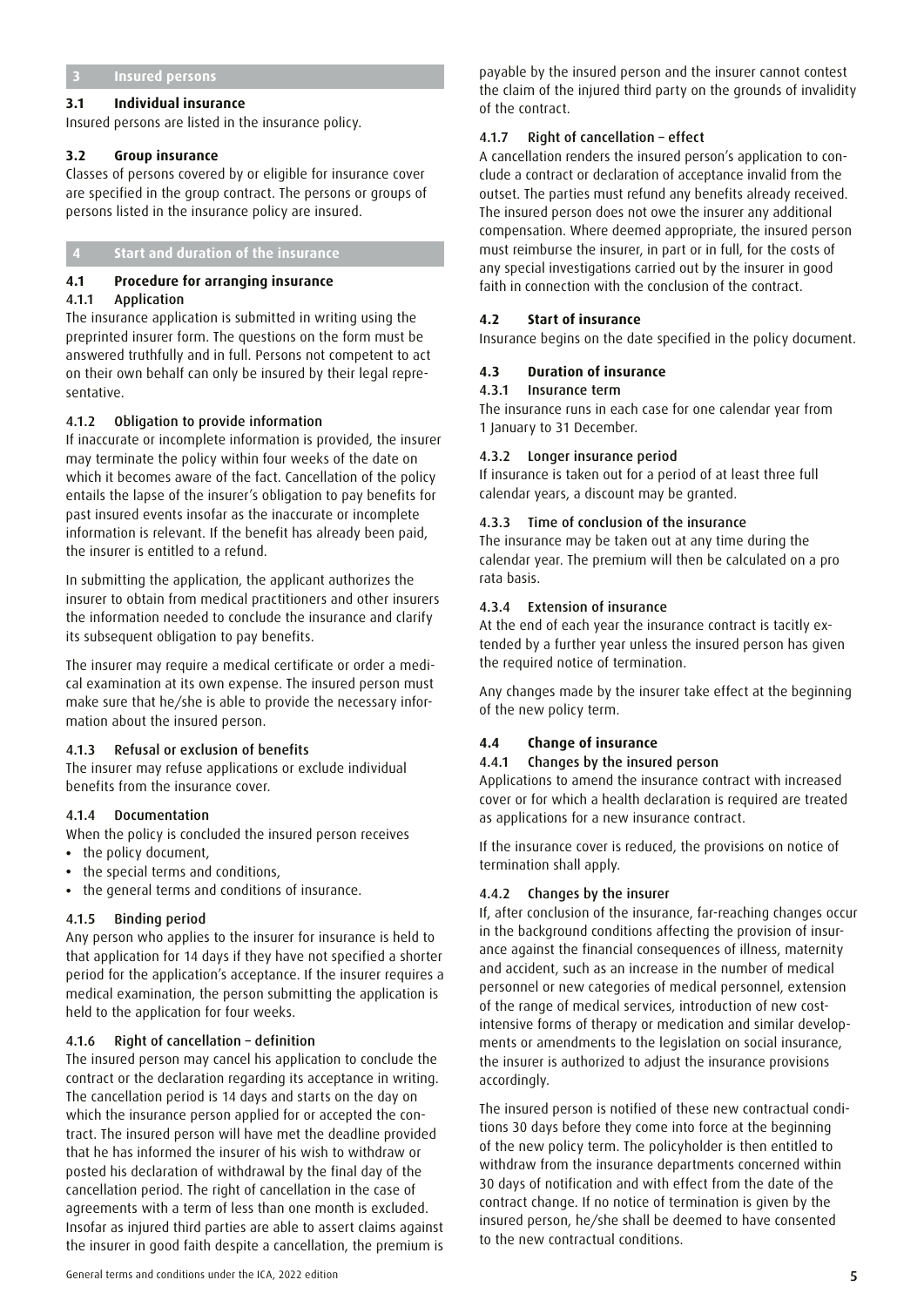#### **4.5 Suspension of insurance**

#### 4.5.1 Condition

Cancellation of the insurance may be requested for all or some of the insurance departments, provided that evidence of other insurance cover is supplied. The procedure for the conclusion of a new policy (application, obligation to provide information, possibility of rejection, documentation, right of cancellation) also applies to the agreement on suspension. A reduced premium is charged during the suspension period.

#### 4.5.2 Duration and scope of suspension

Suspension begins after the application has been made, but not before the beginning of the month in which the reason for suspension occurred. Suspension must be requested for at least three months and may be concluded for a period of up to six years. A subsequent extension of the suspension may be requested. If the insurer cannot agree to such extension, the contract lapses. A contact address in Switzerland must be given for persons resident abroad. When the reason for suspension ceases to exist, the insurance cover is revived in full if this is requested within 30 days. If the insurance cover is not reactivated within this period, the insurance lapses without further formalities.

#### **5 Termination of insurance**

#### **5.1 Termination by the insured person**  5.1.1 Ordinary termination

Written notice of termination of the policy or of an insurance department may be given by 30 September of any year to take effect on 31 December. The right to stipulate different notice provisions for individual insurance departments is reserved.

#### 5.1.2 Termination in the event of a claim

After every event for which the insurer has paid benefits, the insured person may give written notice of withdrawal from the relevant part of the contract, i.e. from the relevant insurance department, within 14 days of disbursement or of his becoming aware that the insurer was going to pay benefits. The premium is payable until the contract is terminated.

#### 5.1.3 Right of transfer on termination of the group contract

Insured persons whose cover lapses when a group contract is terminated are entitled to switch to an individual insurance contract with the same level of insurance. Any switch to a higher level of insurance cover shall necessitate making a new health declaration. This right of transfer must be exercised within 30 days of the end of the collective agreement.

No right of transfer exists if the insured person has signed a new group agreement for the same persons with a different insurer.

#### **5.2 No termination by the insurer**

The insurer does not terminate the contract on expiry of the contract or in the event of a claim. The right to terminate the contract due to attempted or actual insurance fraud is reserved.

#### **5.3 Other grounds for termination**

- a) on the death of the insured person,
- b) on removal abroad (except for cross-border commuters, employees posted abroad or if a mondial policy is taken out),
- c) on reaching the age limit stipulated for insurance cover,
- d) on the exhaustion of the rights to draw all the benefits in an insurance department,
- e) if the contract is not extended after reaching the maximum policy term (max. 36 months, extension by an additional 36 months possible) for mondial or in the event of a suspension,
- f) if the insured person is subject to the statutory insurance requirement in Switzerland or in the country of residence in the course of the insurance relationship or exemption from this requirement expires, mondial shall expire as at the date that the statutory insurance requirement once again applies, however no earlier than the end of the month in which the insurer receives a corresponding notification.

### **6 Benefits**

## **6.1 Definitions**

#### 6.1.1 Sickness

Sickness means any impairment of physical, mental or psychological health which is not the consequence of an accident and which necessitates a medical examination or treatment or results in incapacity.

#### 6.1.2 Accident

Accident means the sudden, unintentional harmful effect of an exceptional external factor on the human body, resulting in an impairment of physical, mental or psychological health or death. If they are not unambiguously attributable to an illness or degeneration, the following types of physical injury are always equated with accidents even without any unusual external influence, this list being exhaustive:

- a) broken bones,
- b) dislocated joints,
- c) torn meniscus,
- d) torn muscles,
- e) strained muscles,
- f) torn tendons,
- g) ligament lesions,
- h) eardrum injuries.

Damage to objects inserted following an illness to replace a body part or a body function that was not caused by an accident do not constitute physical injury within the meaning of the above paragraph.

Occupational illnesses acknowledged as accidents under the Swiss Federal Law on Accident Insurance (UVG) are also classified as accidents.

#### 6.1.3 Maternity

Benefits in connection with pregnancy and childbirth are the same as those for illness if at the time of the birth the mother has been covered by the insurer for at least 270 days, or in the event of equivalent previous insurance by another insurer if the insurer confirms that the insurance application was submitted at least 270 days before the birth.

#### **6.2 Scope of benefits**

#### 6.2.1 Geographical scope

The insurance applies in principle to benefits provided in Switzerland and to emergency treatment worldwide. The provisions on geographical validity set out in the insurance provisions of the individual insurance departments take precedence.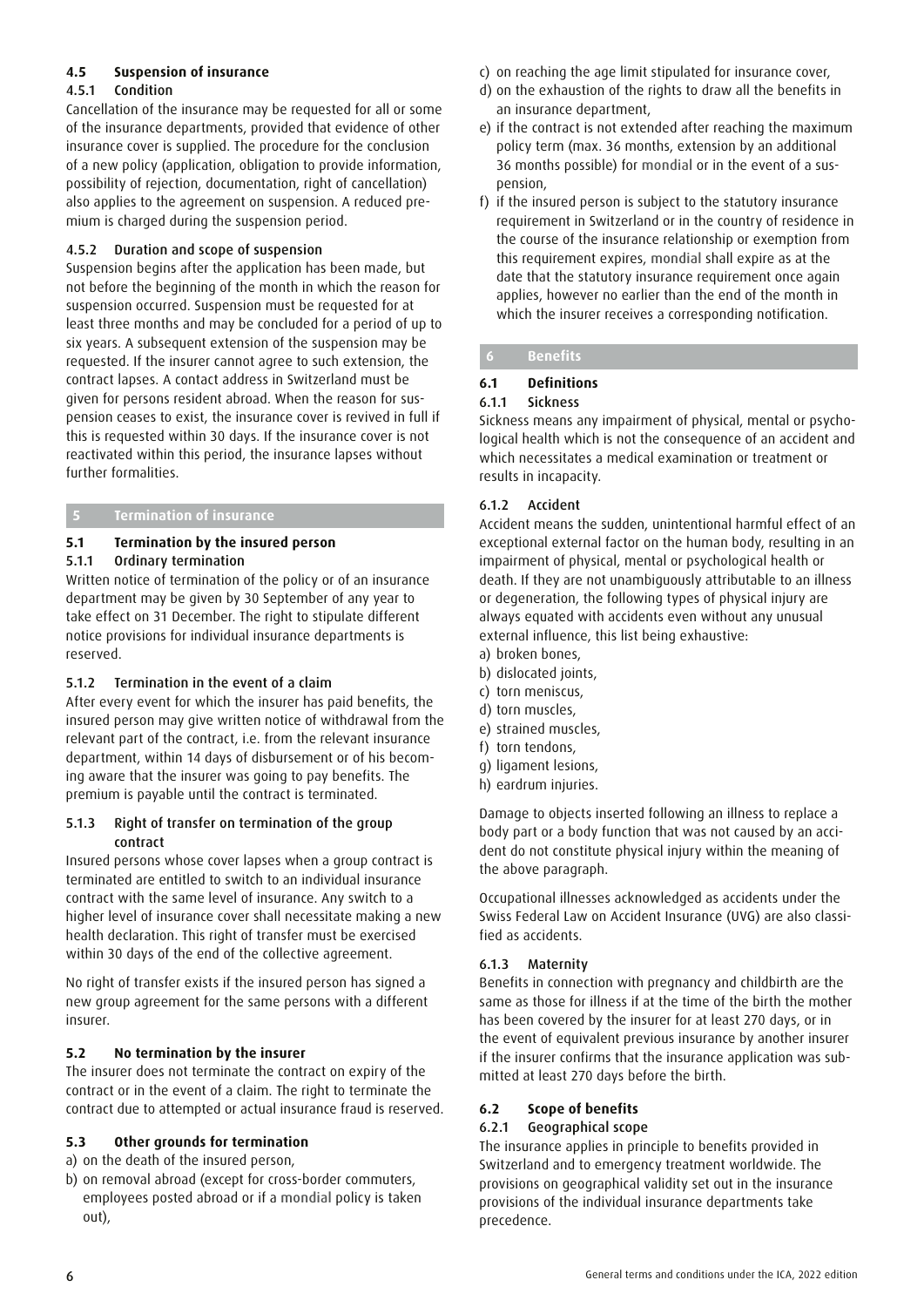For cross-border commuters, insurance protection also covers benefits provided at their place of residence.

#### 6.2.2 Temporal scope

An entitlement to benefits exists for the duration of the insurance. No entitlement to benefits exists for costs incurred after the termination of the insurance. Determining factors are the treatment date or the time when the insured benefit is claimed. Obligations to periodically provide benefits within the meaning of Art. 35c ICA remain reserved.

#### **6.3 Insured benefits**

#### 6.3.1 Benefit coverage

Insured benefits are those provided under the cover specified in the policy and the provisions for individual insurance departments.

#### 6.3.2 Economical treatment

Treatment is covered if it is economical, effective, expedient and medically necessary. In other words, the costs of medical treatment are met if it is confined to actions which are in the interests of the insured person and conducive to the purpose of the treatment.

In order to ensure that its insured persons receive optimum treatment, the insurer may agree associated measures with approved service providers with the object of providing the most effective, expedient and economical treatment for the insured person through improved cooperation and coordination between itself and service providers. The insurer may instruct a health consultant to take these measures.

If bills are manifestly excessive, the insurer may reduce the benefits accordingly or make payment conditional on the assignment of a claim for a reduction.

#### 6.3.3 Treatment by recognized medical personnel

Treatment by medical personnel or medical institutions is insured if they are recognized under the KVG. Benefits provided by other persons or institutions are insured in cases where provision for this is made in the individual insurance departments.

#### **6.4 Limitation of benefits**

#### 6.4.1 Pre-existing illnesses and accidents

The insurer may decline to cover illnesses and consequences of accidents that exist or had previously existed at the time when the policy is concluded. Alternatively it may reject the application in its entirety. For complementary insurance with reservations, the benefits that were already covered in the former insurance department are subject to no restrictions in the new insurance department or class.

The insured person is notified in writing of the limitation of cover.

#### 6.4.2 Exclusion of benefits

- a) in respect of illnesses and consequences of accidents already in existence when the policy was concluded that were excluded from cover by the insurer,
- b) in respect of illnesses and consequences of accidents already in existence when the application was submitted that were disclosed either partially or not at all,
- c) during a waiting period,
- d) if a treatment does not serve to remedy a health problem or its consequences, except for measures to prevent the threatened occurrence or deterioration of a health problem

if the patient was already ill,

- e) for treatment by a service provider not recognized by the insurer,
- f) for dental treatment for which the relevant insurance department does not expressly provide cover,
- g) while cover is suspended,
- h) in the event of late payment, from the expiry of the reminder period until all liabilities have been met in full,
- i) if the insured person is involved in acts of war, unrest and similar events and during foreign military service,
- j) in the case of illness or accident as a consequence of warlike events which began more than 14 days previously,
- k) in the case of illness or accident as a consequence of active involvement in criminal actions, fights and other acts of violence,
- l) for the consequences of earthquakes and other natural disasters,
- m)for the health consequences of major industrial incidents or accidents involving nuclear power,
- n) for organ transplants for which the Swiss Association for the Community Tasks of Health Insurers (SVK), Solothurn, has agreed flat-rate charges, regardless of where the transplant is conducted,
- o) for statutory and agreed cost shares applying to compulsory health care insurance,
- p) for epidemic diseases.

All other benefit exclusions and limitations are specified in the provisions relating to the individual insurance departments.

#### 6.4.3 Limitation of benefits

#### Benefits can be reduced:

- a) if statutory reporting obligations or obligations stipulated in the ICA are breached in the event of a claim,
- b) if an illness or accident was the result of gross negligence, particularly the abuse of alcohol, drugs or other substances,
- c) in the event of health damage attributable to a hazardous action, i.e. if the insured person exposes himself to an especially serious risk without taking or being able to take precautionary measures to reduce the risk to a reasonable level. This does not include actions taken to rescue persons. The term hazardous action within the meaning of this provision includes, in particular, participation in motor vehicle races or training for them, or in hazardous sports unless these are organized, operated and supervised by qualified professionals. The insurer keeps a list of all sports considered to be hazardous. This list is not exhaustive and can be viewed by the insured persons at any time,
- d) if the health damage was caused deliberately, including as a consequence of attempted suicide or self-harm,
- e) if the documentation needed to process the insurance claim is not forthcoming within four weeks despite a written reminder.

However, benefits will not be limited if

- a) the insured person was not at fault for the circumstances described above or
- b) the insured person proves that the breach of contract had no impact on the occurrence of the event, nor on the scope of the services due on the part of the insurer.

#### **7 Obligations in the event of sickness or accident**

#### **7.1 Notification obligation**

Insured persons must submit their benefit claims to the insurer within the time limits specified in the provisions for individual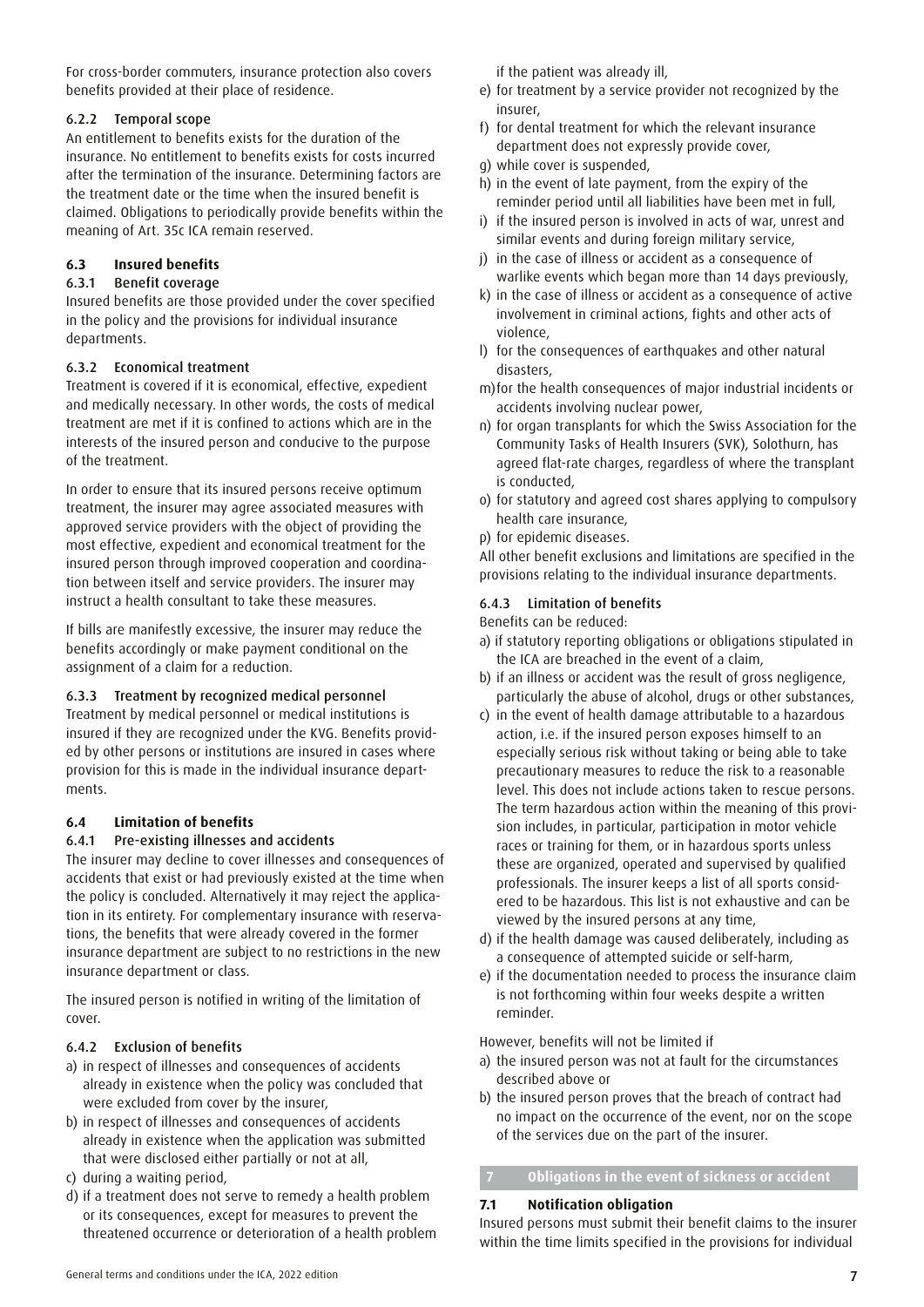insurance departments. The occurrence of an accident must be reported within a maximum of ten days.

The report must be truthful. Where benefits are claimed, the insurer must be supplied with full information together with the necessary medical and administrative particulars.

Only detailed, legible original bills will be accepted.

#### **7.2 Damage limitation**

The insured person must do everything possible to reduce the damage, in particular taking every action conducive to recovery and refraining from any action that might delay it. The insured person shall assist the activity of the health consultant in the framework of associated measures taken by the insurer and shall give him any information required.

#### **7.3 Obligation to provide information**

Where the insurer is concerned, the insured person releases medical practitioners and other medical personnel, together with insurers, from their confidentiality obligation. The insurer may seek such information as is necessary.

On request, the insured person must agree to an examination by a second doctor or by the insurer's medical consultant. The insurer will bear the costs.

The insured person must inform the insurer about all benefits provided by third parties in the event of illness, accident and invalidity. On request, invoices issued by third parties must be submitted to the insurer.

In the case of persons not competent to cut on their own behalf, the insured person must ensure that the obligation to provide information is met.

#### **8 Premiums and payments**

#### **8.1 Fixing the premiums**

#### 8.1.1 General

Premiums for each insurance department are set out in rate tables.

#### 8.1.2 Amount of premiums

The amount of premiums is determined by reference to risk, for example, by reference to the insured's age (or age groups), place of residence, or the proportion of the risk to be borne by the insured person himself or his insurer.

Premium changes as a result of switching to another risk group are made automatically. The insurer reserves the right to introduce new maximum age ranges in response to changing demographics. The age ranges are shown at the end of the Special Terms and Conditions for the respective insurance department.

A reduced premium is charged for suspended insurance.

#### 8.1.3 Family discount

Premium discounts may be granted for families, in particular for children up to 18 years of age, in cases where a policy is concluded for a period of at least three full calendar years or if a couple arranges identical cover.

A children's discount is subject to the following conditions:

**•** where the insurance term is at least three years: One parent must have at least the same insurance cover with the insurer as the child and they must live together in the same household (family policy).

**•** for premium exemptions for the third child and subsequent children: The two oldest siblings, aged up to 25 and living together in the same household (family policy), must have at least the same insurance cover with the insurer.

#### **8.2 Adjustment of premium scales and cost sharing**

Premium scales and cost sharing may be adjusted in the light of costs and the pattern of claims. The family discount is excluded from the adjustment.

Insured persons are given 30 days' advance notice of premium adjustments. The policyholder is entitled, within 30 days of notification by the insurer, to withdraw from the relevant insurance department with effect from the date on which the premium adjustment is due to take effect. Premium adjustments due to an automatic switch to a higher or new maximum age range give rise to an extraordinary right of termination on the same terms.

If no notice of termination is given, the policyholder is deemed to have consented to the premium adjustment.

#### **8.3 Premium payment**

#### 8.3.1 Due date

Premiums are payable in advance in accordance with the due dates and days of grace specified in the premium demand. Premiums must be paid without interruption, i.e. in the event of accident, illness, pregnancy and maternity, incapacity or when the entitlement to benefits is suspended.

If the insurance begins or ends during a calendar month, the premium is payable for the whole month.

#### 8.3.2 Payment arrears

If the obligation to pay a premium or a cost share is not met by the insured person within a further period of 30 days, a written reminder is issued to settle the outstanding premiums or cost shares within 14 days. The reminder notifies the insured person of the consequences of failing to make payment.

The costs of reminders and any additional enforcement costs incurred in connection with outstanding payments are charged to the insured person.

If no payment is made despite the reminder, the obligation to provide benefits for treatment or loss of income shall be suspended from the expiry of the grace period until the outstanding premiums, plus interest and administrative costs, have been settled in full.

For illnesses, accidents and their consequences which occur while the obligation to provide benefits is suspended, no insurance cover is in force even if the outstanding sums are subsequently paid.

The insurer may withdraw from the contract at any time after the expiry of the reminder period. If the outstanding premium is not collected with due legal effect within two months of the expiry of the reminder period, the contract lapses.

#### **8.4 Profit share**

#### 8.4.1 Principle

If the insured adult person presents a favourable risk profile, he or she may benefit from any excess, i.e. the insurer's net profit.

#### 8.4.2 Condition

A condition for a possible profit share is that the insured per-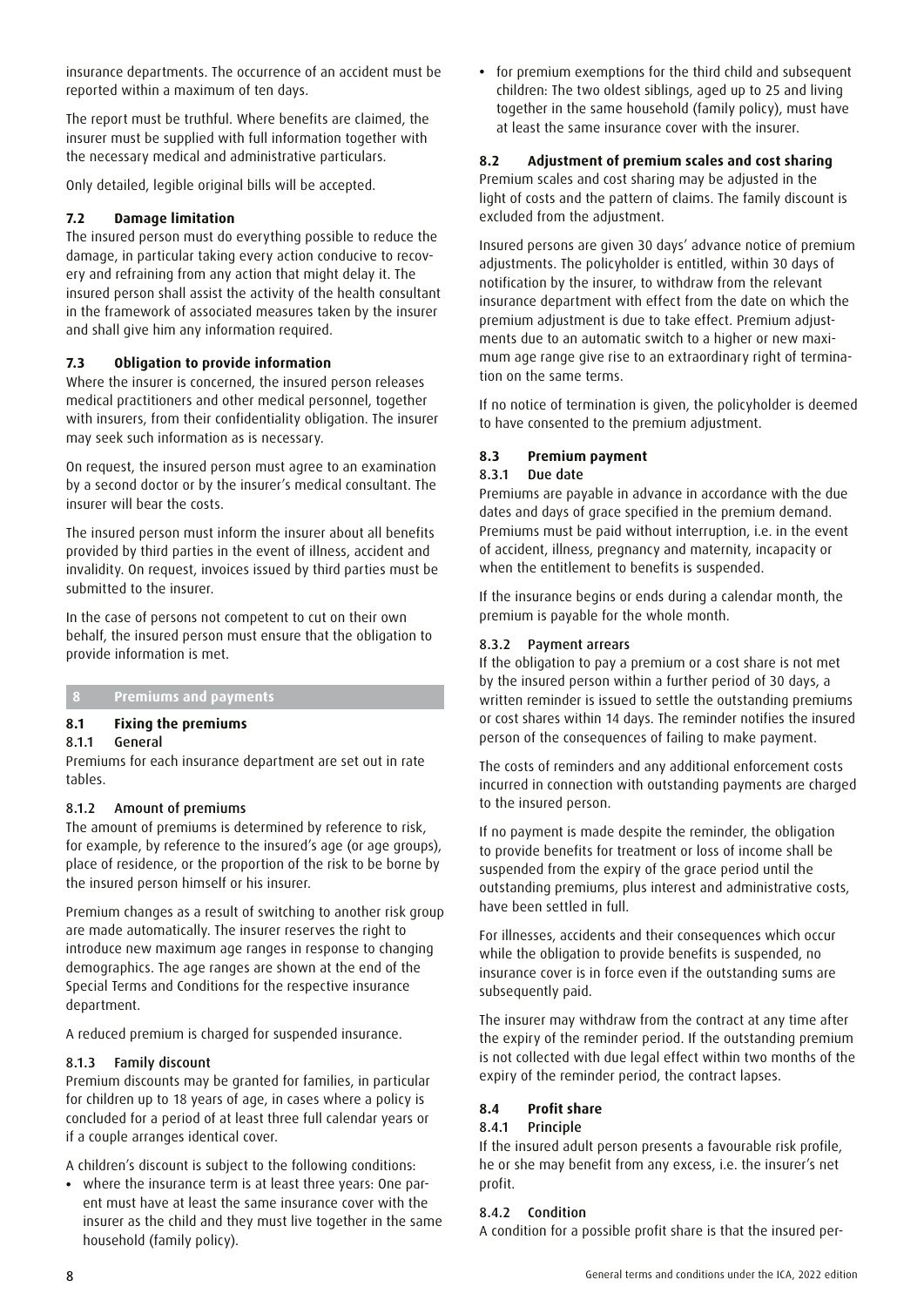son must not have drawn any benefits from the insurer for at least one calendar year. This applies to all insurance departments, including compulsory health care insurance or daily allowance insurance pursuant to the KVG.

#### 8.4.3 Disbursement

Any profit share is paid in the form of a single nonrecurring payment, at least one year after the calendar year in which no benefits have been drawn. It can only be paid to persons who are insured with the insurer at the time of the disbursement.

#### **8.5 No-claims discount (NCD)**

#### 8.5.1 Principle

In the variant with a no-claims discount, a premium discount is granted if no claims are made.

#### **8.6 Other payment provisions**

#### 8.6.1 Offsetting

The insurer may offset any benefits against claims on the insured person or policyholder. The insured person and the policyholder have no right of offset vis-à-vis the insurer.

#### 8.6.2 Pledging and assignment

Claims against the insurer cannot be pledged or assigned without its consent.

#### 8.6.3 Disbursement of benefits

Service providers' fees, subject to any agreement to the contrary between them and the insurer, are payable by the insured person. The insurer disburses benefits to the insured person by credit transfer to his bank or post office account. Account details must be supplied to the insurer in good time. If beneficiaries request a different disbursement method, the insurer may make a charge in respect of the additional costs incurred.

If other agreements and charge scales exist between the insurer and service providers, the insurer makes direct payments to them. In the event of direct payment to the benefit providers by the insurer, the insured person is required to reimburse the insurer with the agreed cost participation within 30 days of billing.

Fee agreements between the invoice issuer and insured persons are not binding on the insurer. A benefit entitlement exists only within the framework of the charge scale acknowledged by the insurer for the corresponding service provider. Benefits paid without justification are reclaimed by the insurer.

#### 8.6.4 Time barring

The insured person's entitlement to benefits from the insurer expires within five years after the occurrence of the circumstance that gave rise to the insurer's liability to pay benefits.

For contracts concluded after 1 January 2022, a limitation period of five years applies with respect to the liabilities of the insured person. For contracts concluded before 1 January 2022, a limitation period of two years applies with respect to the liabilities of the insured person.

#### **9 Third-party benefits**

#### **9.1 Subsidiarity**

#### 9.1.1 General

If a third party is liable for a reported case of illness or accident by law or through its own fault, the insurer is not liable to provide benefits or is at most liable to pay the amount not otherwise covered.

There is no obligation to provide benefits under the present terms and conditions of insurance to the extent that claims exist against third parties.

#### 9.1.2 Public benefits

There is no obligation to provide benefits under these terms and conditions of insurance to the extent that claims to benefits or reductions exist against cantonal and local authorities.

#### 9.1.3 Multiple insurance

If multiple insurance policies apply, each insurer shall be liable for the damages at a ratio matching that of their sum insured as a proportion of the total sum insured. This also applies if the other insurers only have a secondary obligation to pay benefits.

#### 9.1.4 Waiver of benefits

Where insured parties waive benefits from third parties in whole or in part without the consent of the insurer, the obligation to provide benefits under these terms and conditions of insurance shall lapse. Capitalization of a benefit claim is also treated as a waiver.

#### **9.2 Social insurance**

No benefits covered by social insurance schemes (KV, UV, IV, MV, AHV, AIV, etc.) will be paid. Benefit claims must be registered with the insured person's social security scheme.

#### **9.3 Advance payment of benefits and redress**

Advance payments may be made in relation to third parties other than the social insurance schemes. A requirement is that the insured person must have made reasonable efforts to enforce his claims without success and is willing to assign his claims against third parties to the insurer in the amount of the benefits provided.

#### **9.4 Overinsurance**

The insured person must not gain any profit on the benefits provided under these general terms and conditions of insurance when the benefits paid by third parties are taken into account. In the event of overinsurance, the benefits are reduced accordingly.

#### **10 Customer card**

Persons insured with the insurer receive a personal customer card from the insurer. This serves to identify them to service providers.

Otherwise the general conditions of insurance relating to compulsory health insurance and the associated special terms and conditions apply.

#### **11 Data protection**

Data about insured persons is processed in accordance with applicable data protection law, particularly in accordance with the applicable provisions of the Federal Data Protection Act (DSG). In the course of this, Sympany Versicherungen AG treats the category of data requiring special protection, e.g. health data, in accordance with the aforementioned Federal Data Protection Act.

If data processing is entrusted to a third party, the insurer shall ensure that data are processed only as they would be by itself.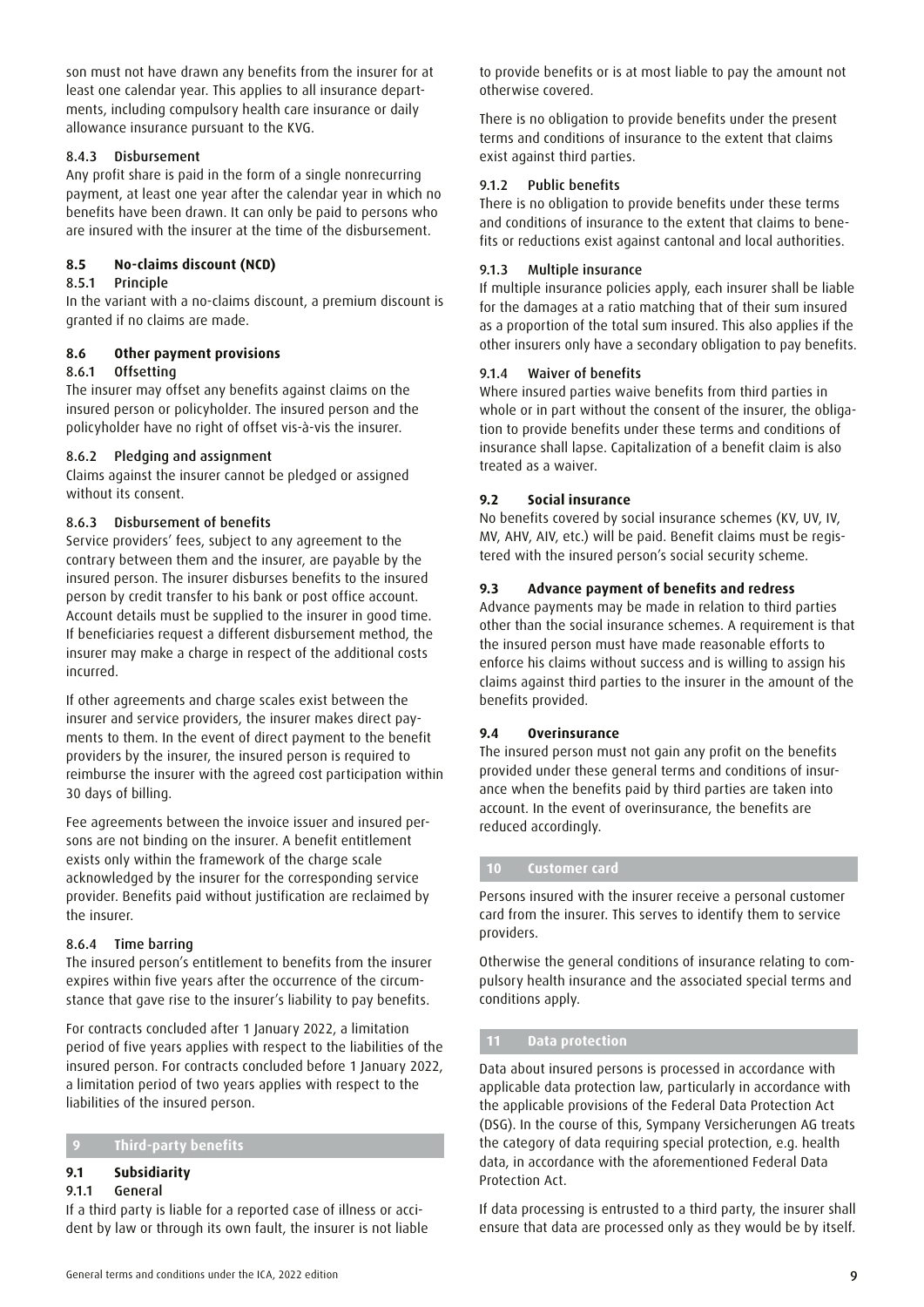The insurer only obtains and processes data (e.g. personal particulars, information about the state of health, verification of the details given in the application, cash collection, claim processing) required for the insurance contract to be processed pursuant to the ICA. The insurer treats the information obtained as completely confidential.

The insurer forwards data to third parties only if the disclosure is directly related to the implementation of the contract. This applies in particular when data is disclosed to an insurance provider if, in an insurance department, provision is made for collaboration with an insurance provider other than Sympany Versicherungen AG. In other cases, the insurer provides information only with the consent of the insured person.

The insurer shall store the data carefully and take appropriate technical and organizational measures to prevent unauthorized access to the data.

Detailed information on data protection can be found online at www.sympany.ch/data-protection

If Sympany Versicherungen AG works with another insurance provider in an insurance department, further particulars can be found in the insurance provider's own privacy policy.

#### **12 Notices**

The insurer must be notified in writing of changes in the personal circumstances of insured persons that are material to the insurance, such as a change of domicile, within 30 days. If the insured person fails to meet his obligation to report a change in his personal circumstances relevant to premium calculation, any difference in the premium is due retroactively. A contact address in Switzerland must be supplied for persons resident abroad.

All written communications must be sent in written form or another form which allows for evidence of the communication to be supplied in text form. If the communication is sent in another form which allows for evidence of the communication to be supplied in text form, it must be possible for the insurer to identify the insured person.

All communications must be sent to the insurer by the insured person. The channels of communication available for this purpose, through which the insured person can contact the insurer, will be – where permitted by law and jurisdiction – indicated by the insurer and can be viewed at www.sympany.ch/messages

Written notices from the insurer are sent with legal validity to insured persons at their last known address or at the contact address in Switzerland, or by means of the policyholder's journal.

#### **13 Jurisdiction**

In the event of disputes arising from policies under these general terms and conditions and any special provisions, the complainant may refer the matter to the courts at his Swiss place of residence or at the place of business of the insurer.

#### **14 Technicalities**

The German version of these GTC as well as the STC is the original version. The French, Italian, and English versions are translations. In case of any discrepancies regarding their content, the German version is authoritative.